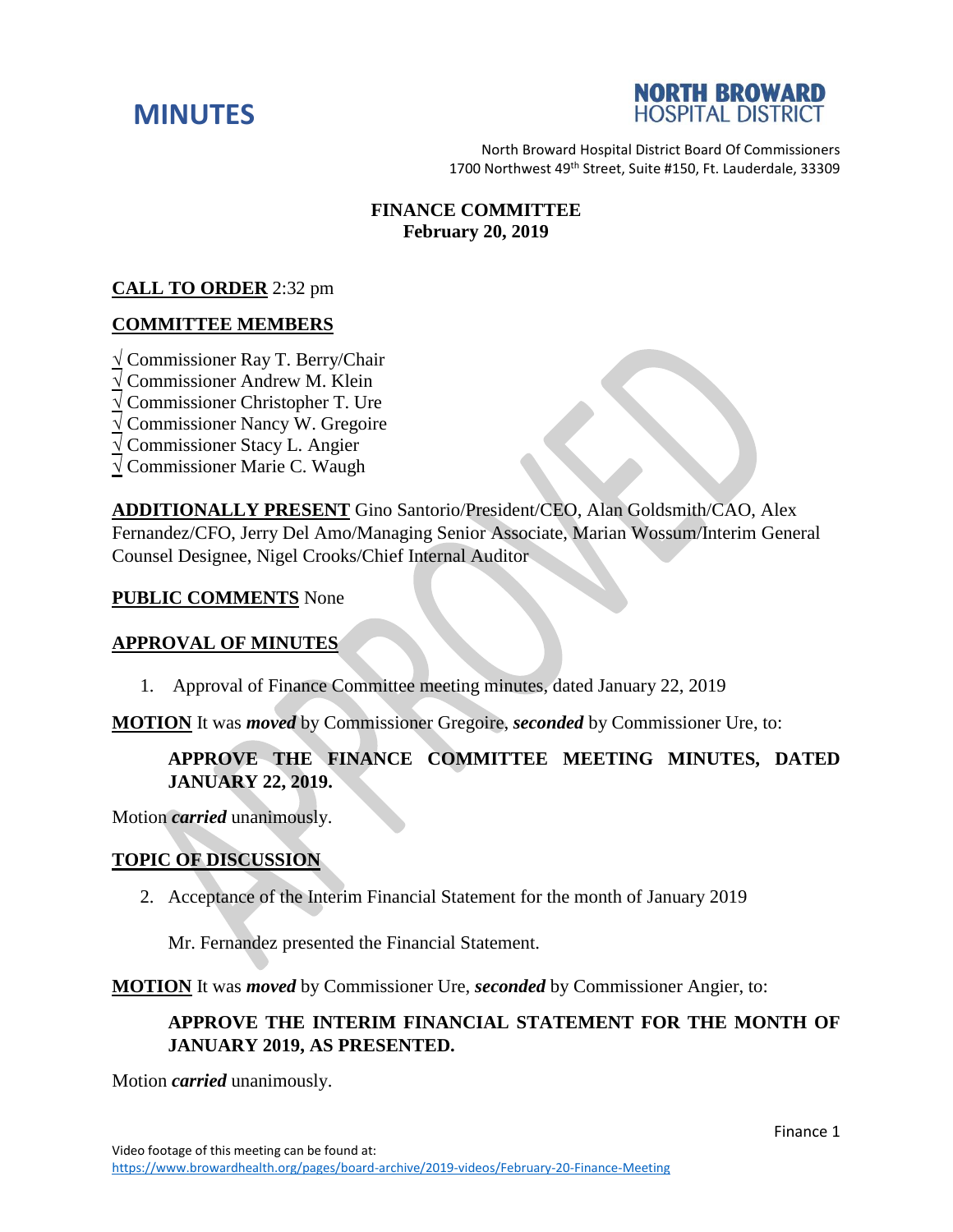



North Broward Hospital District Board Of Commissioners 1700 Northwest 49<sup>th</sup> Street, Suite #150, Ft. Lauderdale, 33309

3. BH System – RFP Award – 3DR

**MOTION** It was *moved* by Commissioner Klein, *seconded* by Commissioner Gregoire, that:

**THE FINANCE COMMITTEE RECOMMEND THAT THE BOARD OF COMMISSIONERS OF THE NORTH BROWARD HOSPITAL DISTRICT AUTHORIZE THE PRESIDENT/CEO TO ENTER INTO A THREE (3) YEAR CONTRACT WITH 3DR, LLC, THE VENDOR SELECTED PER THE FORMAL REQUEST FOR PROPOSAL (RFP) PROCESS, AT A PROJECTED COST OF \$709,999 FOR THE THREE (3) YEAR TERM.**

Motion *carried* unanimously.

4. BHN Vascular Surgery Call

**MOTION** It was *moved* by Commissioner Klein, *seconded* by Commissioner Waugh, that:

**THE FINANCE COMMITTEE RECOMMEND THAT THE BOARD OF COMMISSIONERS OF THE NORTH BROWARD HOSPITAL DISTRICT AUTHORIZE THE PRESIDENT/CEO TO APPROVE AND ENTER INTO A CONTRACTUAL AGREEMENT FOR VASCULAR SURGERY ON-CALL FOR SINGLE COVERAGE AT BROWARD HEALTH NORTH AND CONCURRENT CALL WITH BROWARD HEALTH CORAL SPRINGS BETWEEN THE 75TH AND 90TH PERCENTILES OF FAIR MARKET VALUE.** 

Motion *carried* unanimously.

5. Capital Budget Exhibit for \$250K and over projects

**MOTION** It was *moved* by Commissioner Gregoire, *seconded* by Commissioner Waugh, that:

**THE FINANCE COMMITTEE RECOMMEND THAT THE BOARD OF COMMISSIONERS OF THE NORTH BROWARD HOSPITAL DISTRICT AUTHORIZE THE PRESIDENT/CEO TO APPROVE THE FUNDING OF \$51,000,000 FOR CAPITAL EQUIPMENT, PROJECTS AND IMPROVEMENTS GREATER THAN \$250,000 PER ITEM AT ALL BROWARD HEALTH REGIONAL HOSPITAL LOCATIONS.** 

Motion *carried* unanimously.